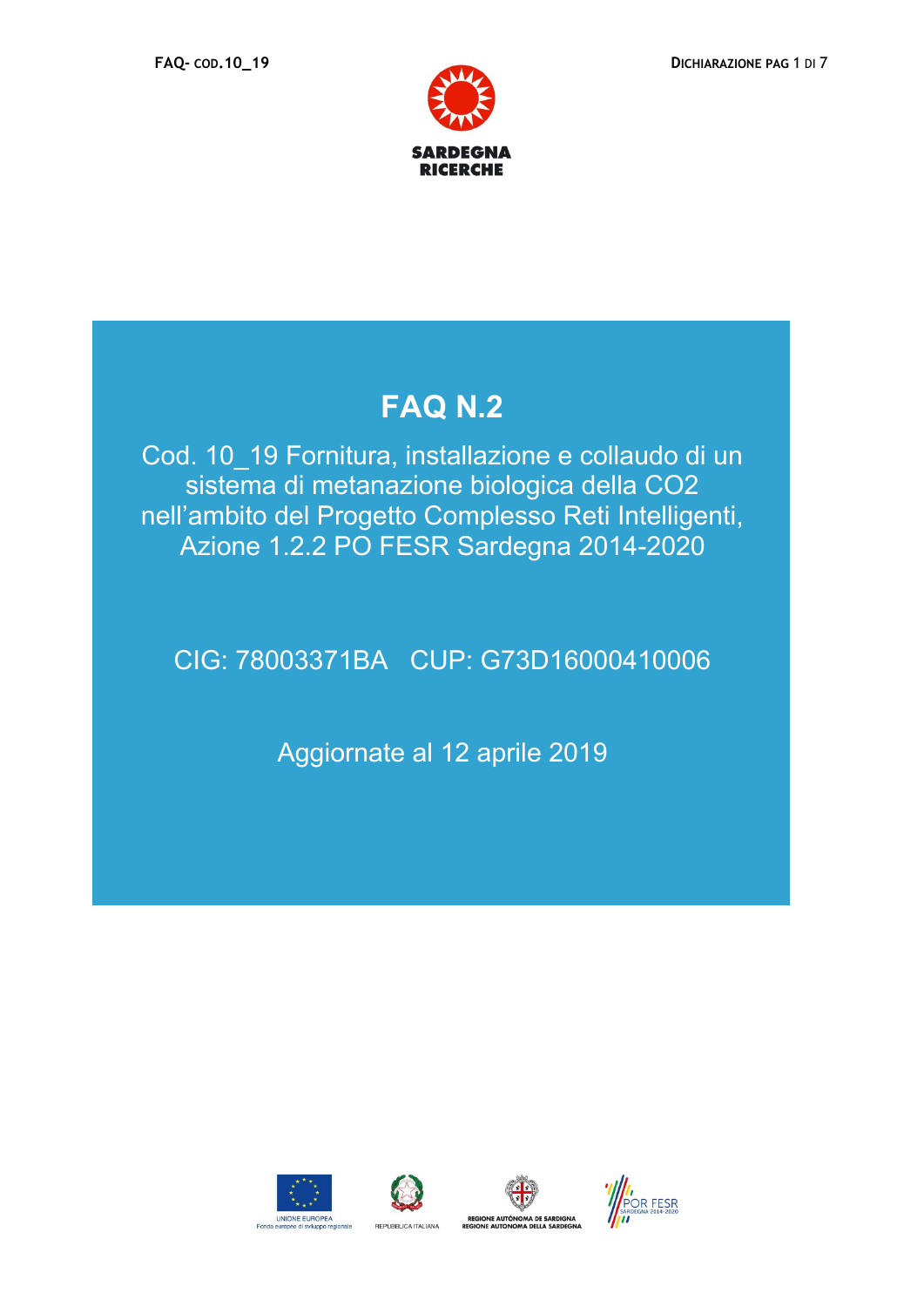



| Quesito n. 1                                                                                                                                                  | Risposta n. 1                                                                                                                                                    |
|---------------------------------------------------------------------------------------------------------------------------------------------------------------|------------------------------------------------------------------------------------------------------------------------------------------------------------------|
| Quali sono le dimensioni del box in cui deve essere<br>contenuto il reattore e tutti gli organi elettronici<br>accessori ad esso?                             | Le dimensioni del box non sono specificate<br>nell'allegato tecnico in quanto verrà realizzato da<br>Sardegna Ricerche una volta installato il sistema.          |
| <b>Question n. 1 English Version</b>                                                                                                                          | Answer n. 1 English Version                                                                                                                                      |
| What is the size of the box in which the reactor and<br>all the accessory electronic parts must be<br>contained?                                              | The dimensions of the box are not specified in the<br>technical attachment as it will be realized by<br>Sardegna Ricerche once the system has been<br>installed. |
| Quesito n. 2                                                                                                                                                  | Risposta n. 2                                                                                                                                                    |
| L'acqua a 4 bar presente come utility nel laboratorio<br>ha una temperatura tale da poter essere usata in<br>un condensatore?                                 | L'acqua a 4 bar presente come utility nel laboratorio<br>è fornita a temperatura ambiente (del laboratorio)                                                      |
| <b>Question n. 2 English Version</b><br>Does the 4-bar water present as a utility in the<br>laboratory have a temperature that can be used in a<br>condenser? | Answer n. 2 English Version<br>The 4 bar water used as a utility in the laboratory is<br>supplied at ambient temperature, that varies<br>seasonally.             |
| Quesito n. 3                                                                                                                                                  | Risposta n. 3                                                                                                                                                    |
| Lo skid deve essere munito di ruote?                                                                                                                          | Non è richiesto esplicitamente nella scheda tecnica.                                                                                                             |
| <b>Question n. 3 English Version</b>                                                                                                                          | Answer n. 3 English Version                                                                                                                                      |
| Does the skid have to be equipped with wheels?                                                                                                                | It is not explicitly requested in the technical sheet.                                                                                                           |
| Quesito n. 4                                                                                                                                                  | Risposta n. 4                                                                                                                                                    |
| Si chiede se, per una maggiore sicurezza degli<br>operatori addetti al controllo e manutenzione della                                                         | Il reattore sarà installato in un box di contenimento<br>ATEX che sarà fornito ed installato da Sardegna                                                         |





 $\mathbb{G}$ REGIONE AUTÒNOMA DE SARDIGNA<br>REGIONE AUTÒNOMA DELLA SARDEGNA

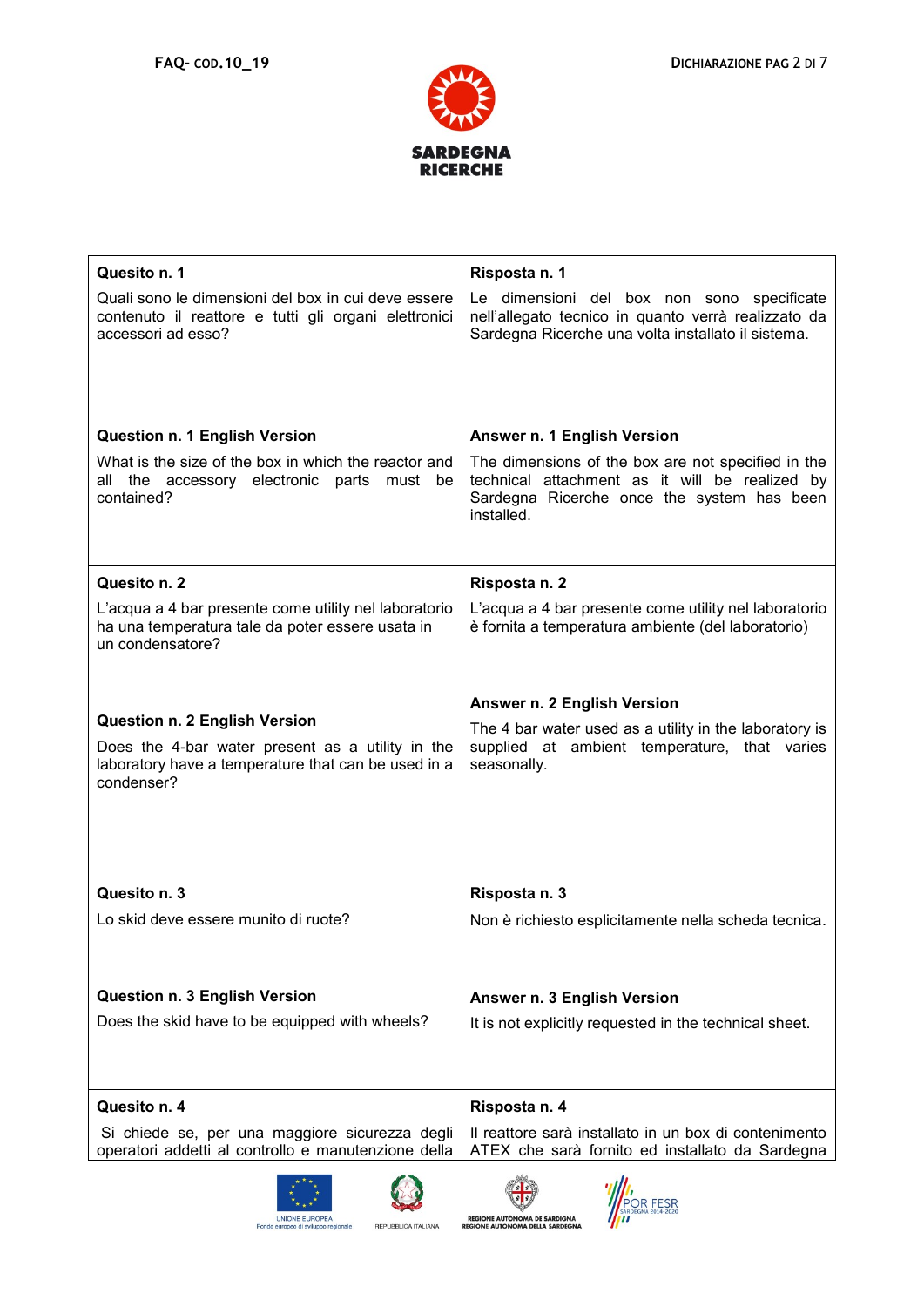



| macchina, sia possibile prevedere che i componenti<br>in oggetto vengano installati esternamente al box di<br>contenimento che verrà fornito ed installato da<br>Sardegna Ricerche. Si richiede pertanto che, se<br>accettata questa configurazione, sia possibile fornire<br>i suddetti componenti senza la certificazione ATEX.                                                                                                                                                                               | Ricerche. Il quadro elettrico e i componenti in<br>oggetto possono essere installati su una struttura<br>esterna al box.                                                                                                                                                                                                                                                                                                                            |
|-----------------------------------------------------------------------------------------------------------------------------------------------------------------------------------------------------------------------------------------------------------------------------------------------------------------------------------------------------------------------------------------------------------------------------------------------------------------------------------------------------------------|-----------------------------------------------------------------------------------------------------------------------------------------------------------------------------------------------------------------------------------------------------------------------------------------------------------------------------------------------------------------------------------------------------------------------------------------------------|
| <b>Question n. 4 English Version</b><br>It is asked if, in order to improve the operator safety<br>in charge of checking and maintaining the machines,<br>it is possible to provide for the components in<br>question to be installed outside the containment box<br>that will be supplied and installed by Sardegna<br>Ricerche. It is therefore required that, if this<br>configuration is accepted, it is possible to supply the<br>aforementioned<br>without<br>components<br><b>ATEX</b><br>certification. | Answer n. 4 English Version<br>The reactor will be installed in an ATEX container<br>that will be supplied and installed by Sardegna<br>Ricerche. The electrical panel and the components<br>in question can be installed on an external structure<br>to the box.                                                                                                                                                                                   |
| Quesito n. 5<br>Si richiede se risulta idoneo a tale scopo un sistema<br>di tipo a pioggia o nebulizzatore                                                                                                                                                                                                                                                                                                                                                                                                      | Risposta n. 5<br>Il sistema di rottura delle schiume può essere di tipo<br>a pioggia o nebulizzatore, deve essere comandato<br>automaticamente dal livello e non deve cambiare in<br>modo significativo il volume del liquido all'interno del<br>reattore. Non è ammesso per questo scopo il<br>ricircolo del liquido all'interno del reattore.                                                                                                     |
| <b>Question n. 5 English Version</b><br>It is required if a rain or nebulizer system is suitable<br>for this purpose                                                                                                                                                                                                                                                                                                                                                                                            | Answer n. 5 English Version<br>The foam breaking system can be rain or nebulizer<br>type, it must be controlled automatically from the<br>foam level and must not significantly change the<br>volume of the liquid inside the reactor. Recirculation<br>of the liquid inside the reactor is not permitted for this<br>purpose.                                                                                                                      |
| Quesito n. 6<br>Si richiedono specifiche più dettagliate rispetto ai<br>test che la macchina dovrà condurre                                                                                                                                                                                                                                                                                                                                                                                                     | Risposta n. 6<br>impostazioni generali ed i test verifica<br>Le<br>dell'impianto devono comprendere:<br>Raggiungimento della<br>temperatura<br>e<br>minima e massima previste<br>pressione<br>all'interno del reattore<br>Verifica del funzionamento della valvola di<br>sicurezza<br>Verifica del funzionamento del visore della<br>fibra ottica in medium torbido<br>Verifica del funzionamento del sistema<br>meccanico di rottura della schiuma |
|                                                                                                                                                                                                                                                                                                                                                                                                                                                                                                                 | $\mathbb{C}$ in<br>'Illh                                                                                                                                                                                                                                                                                                                                                                                                                            |





**EXECUTIVE SPACE SECTION**<br>REGIONE AUTÒNOMA DE SARDIGNA<br>REGIONE AUTONOMA DELLA SARDEGNA POR FESR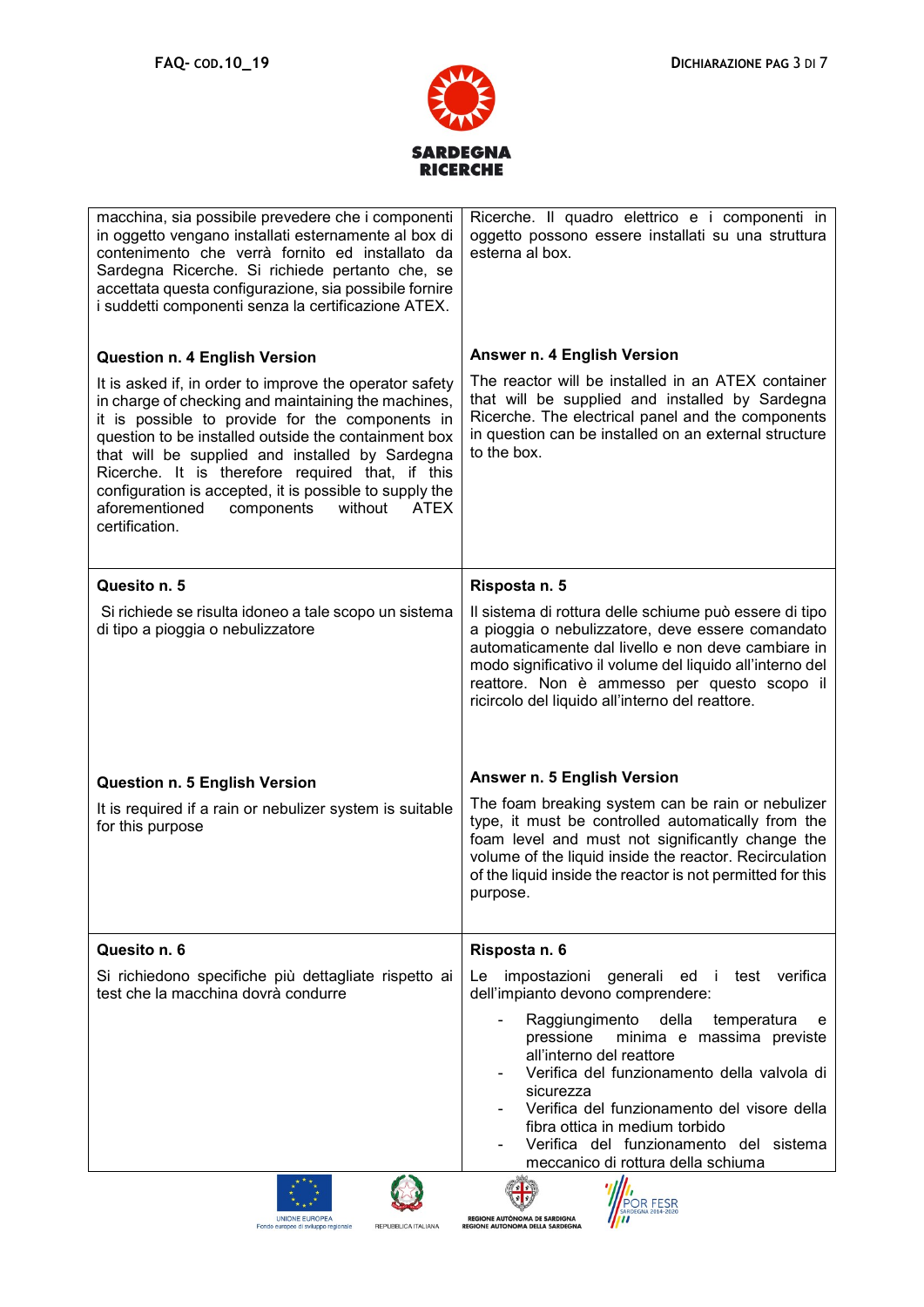



|                                                     | Verifica del funzionamento del sistema di<br>lavaggio<br>Verifica del funzionamento delle pompe di<br>alimentazione e dosatrici<br>Verifica che tutti i sensori rilevino, registrino<br>e controllino i valori cui sono demandati<br>Verifica che tutti i sensori rispondano alle<br>specifiche richieste<br>Verifica del corretto funzionamento il<br>sistema di supervisione<br>Verifica che i tutti i dati vengano salvati |
|-----------------------------------------------------|-------------------------------------------------------------------------------------------------------------------------------------------------------------------------------------------------------------------------------------------------------------------------------------------------------------------------------------------------------------------------------------------------------------------------------|
|                                                     | E che comunque le richieste della scheda tecnica                                                                                                                                                                                                                                                                                                                                                                              |
|                                                     | vengano totalmente soddisfatte                                                                                                                                                                                                                                                                                                                                                                                                |
|                                                     | Sardegna Ricerche preparerà il reattore con una<br>colonia di micro organismi prima delle verifiche.                                                                                                                                                                                                                                                                                                                          |
|                                                     | Answer n. 6 English Version                                                                                                                                                                                                                                                                                                                                                                                                   |
| <b>Question n. 6 English Version</b>                | The general settings and the system verification                                                                                                                                                                                                                                                                                                                                                                              |
| More detailed specifications compared to the tests  | tests must include:                                                                                                                                                                                                                                                                                                                                                                                                           |
| that the machine will have to conduct are required. | - Achievement of the minimum and maximum<br>temperature and pressure expected within the<br>reactor                                                                                                                                                                                                                                                                                                                           |
|                                                     | - Checking the safety valve operation                                                                                                                                                                                                                                                                                                                                                                                         |
|                                                     | - Verification of the operation of the optical fiber<br>display in turbid medium                                                                                                                                                                                                                                                                                                                                              |
|                                                     | - Verification of the functioning of the mechanical<br>foam breaking system                                                                                                                                                                                                                                                                                                                                                   |
|                                                     | - Verification of the functioning of the washing<br>system                                                                                                                                                                                                                                                                                                                                                                    |
|                                                     | - Checking the operation of the feed pumps and<br>dosing pumps                                                                                                                                                                                                                                                                                                                                                                |
|                                                     | - Check that all sensors detect, record and monitor<br>the values they are assigned to                                                                                                                                                                                                                                                                                                                                        |
|                                                     | - Checking that all sensors respond to the specific<br>requests                                                                                                                                                                                                                                                                                                                                                               |
|                                                     | - Verification of correct operation of the supervision<br>system                                                                                                                                                                                                                                                                                                                                                              |
|                                                     | - Checking that all data are saved                                                                                                                                                                                                                                                                                                                                                                                            |
|                                                     | In any case the requests of the technical sheet must<br>be totally fulfilled.                                                                                                                                                                                                                                                                                                                                                 |
|                                                     | Sardegna Ricerche will prepare the reactor with a<br>colony of micro-organisms before testing.                                                                                                                                                                                                                                                                                                                                |







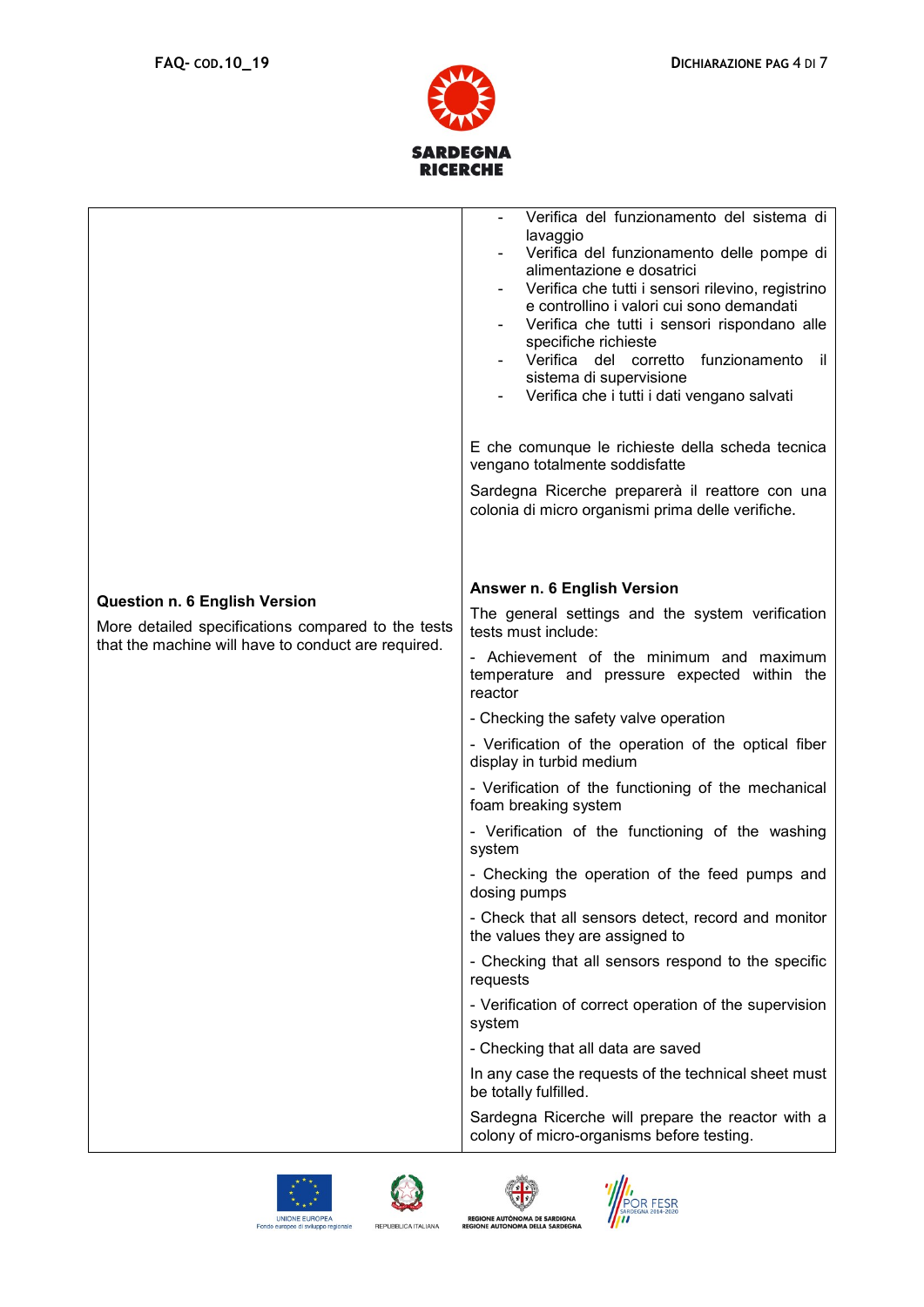



| Quesito n. 7<br>Si richiede se, oltre all'italiano, sia necessario e                                                                                                                                                                                                                                                                                                                                                                                                                                                                                           | Risposta n. 7<br>Si                                                                                                                                                                  |
|----------------------------------------------------------------------------------------------------------------------------------------------------------------------------------------------------------------------------------------------------------------------------------------------------------------------------------------------------------------------------------------------------------------------------------------------------------------------------------------------------------------------------------------------------------------|--------------------------------------------------------------------------------------------------------------------------------------------------------------------------------------|
| sufficiente aggiungere la lingua inglese                                                                                                                                                                                                                                                                                                                                                                                                                                                                                                                       |                                                                                                                                                                                      |
| <b>Question n. 7 English Version</b>                                                                                                                                                                                                                                                                                                                                                                                                                                                                                                                           | Answer n. 7 English Version                                                                                                                                                          |
| It is required if, in addition to Italian, it is necessary<br>and sufficient to add the English language                                                                                                                                                                                                                                                                                                                                                                                                                                                       | Yes                                                                                                                                                                                  |
| Quesito n. 8                                                                                                                                                                                                                                                                                                                                                                                                                                                                                                                                                   | Risposta n. 8                                                                                                                                                                        |
| Si chiede se, per ottemperare alla richiesta<br>di<br>segnali<br>esterni<br>sull'acquisizione<br>e<br>personalizzazione delle sequenze<br>logiche,<br>sia<br>idoneo prevedere un numero definito di patch al<br>software comprese nella fornitura, per poter<br>adeguare la macchina nel momento in cui siano<br>definiti i segnali esterni e/o le sequenze logiche<br>aggiuntivi richiesti. Fermo restante il fatto che<br>naturalmente la macchina debba prevedere un<br>hardware già predisposto all'acquisizione di un<br>numero definito di nuovi segnali | Sì, deve essere previsto un numero minimo di patch<br>- almeno cinque - e la possibilità di poter modificare<br>in futuro il sistema di controllo tramite un eventuale<br>upgrading. |
| <b>Question n. 8 English Version</b>                                                                                                                                                                                                                                                                                                                                                                                                                                                                                                                           | Answer n. 8 English Version                                                                                                                                                          |
| It is asked whether, about the acquisition of external<br>signals and customization of logical sequences, it is<br>appropriate to provide a defined number of patches<br>to the software included in the supply, in order to be<br>able to adapt the machine when the external signals<br>and / or the additional logical sequences required will<br>be defined. Without prejudice to the fact that of<br>course the machine must include a hardware already<br>prepared for the acquisition of a defined number of<br>new signals.                            | Yes, there must be a minimum number of patches -<br>at least five - and the possibility of being able to<br>modify the control system in the future through a<br>possible upgrading. |
| Quesito n. 9                                                                                                                                                                                                                                                                                                                                                                                                                                                                                                                                                   | Risposta n. 9                                                                                                                                                                        |
| Relativamente al Sensore CO <sub>2</sub> non risulta presente<br>sul mercato italiano un sensore che rispetti le<br>caratteristiche richieste, in particolare che possa<br>essere utilizzato fino 6 barg e sia certificato ATEX                                                                                                                                                                                                                                                                                                                                | suddetto<br>deve<br>H.<br>sensore<br>non.<br>essere<br>necessariamente acquisito sul mercato nazionale                                                                               |
| <b>Question n. 9 English Version</b>                                                                                                                                                                                                                                                                                                                                                                                                                                                                                                                           |                                                                                                                                                                                      |
| About There is no sensor on the Italian market that<br>respects the required characteristics, in particular<br>that it can be used up to 6 barg and is ATEX certified                                                                                                                                                                                                                                                                                                                                                                                          | Answer n. 9 English Version<br>The aforementioned sensor does not necessarily<br>have to be acquired on the national market.                                                         |
| <b>UNIONE EUROPEA</b><br>Fondo europeo di sviluppo regionale<br>REPUBBLICA ITALIANA                                                                                                                                                                                                                                                                                                                                                                                                                                                                            | <b>REGIONE AUTONOMA DE SARDIGNA</b><br>REGIONE AUTONOMA DELLA SARDEGNA                                                                                                               |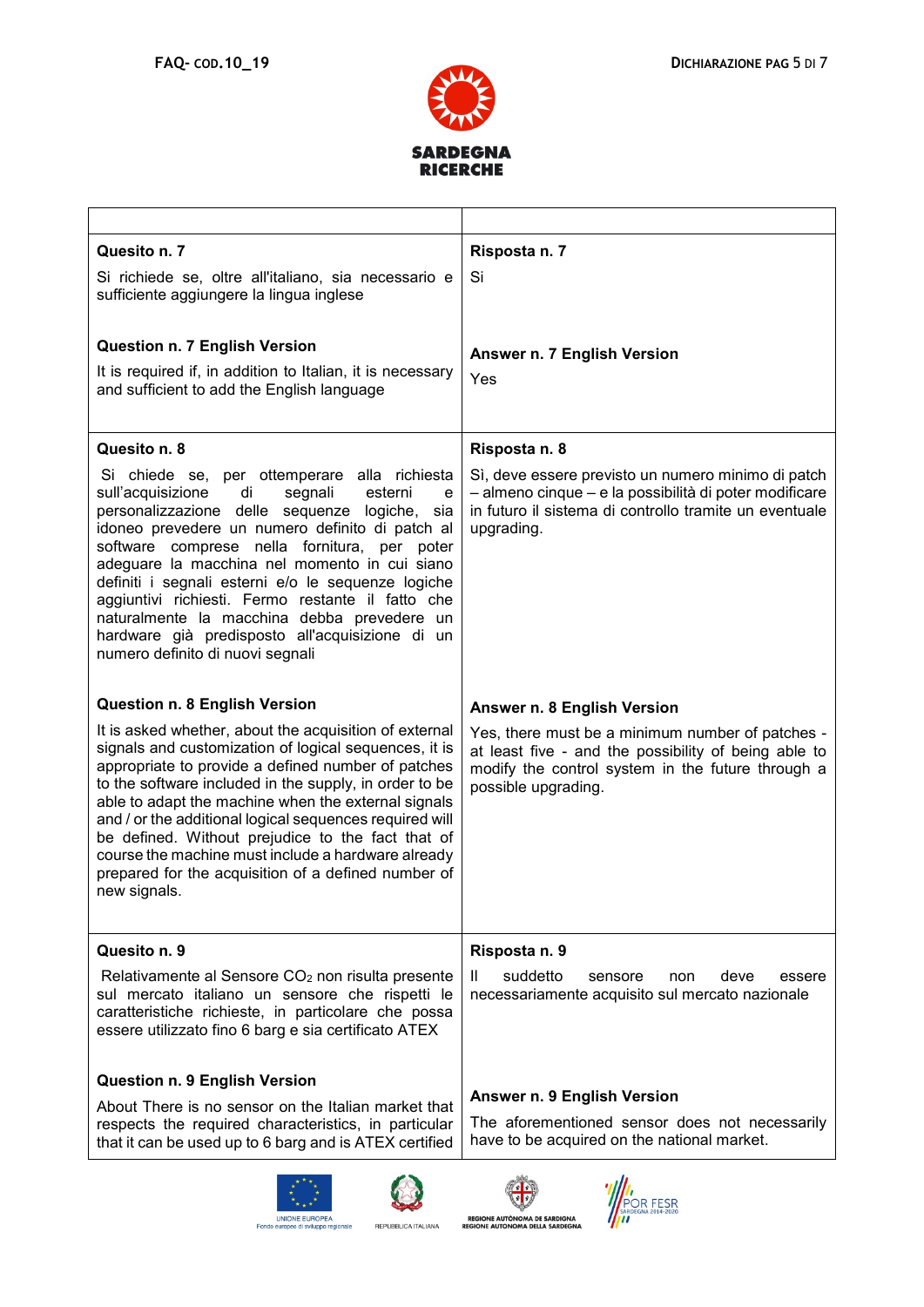



| Quesito n. 10                                                                                                                                                                                                                                                                                                                                                                                                                                                              | Risposta n. 10                                                                                                                                                                                                                                                                                                                          |
|----------------------------------------------------------------------------------------------------------------------------------------------------------------------------------------------------------------------------------------------------------------------------------------------------------------------------------------------------------------------------------------------------------------------------------------------------------------------------|-----------------------------------------------------------------------------------------------------------------------------------------------------------------------------------------------------------------------------------------------------------------------------------------------------------------------------------------|
| Al criterio 3 della valutazione tecnica si fa<br>riferimento a 10 sensori ma nella lista si accorpano<br>quelli relativi alla portata dei gas in ingresso al<br>reattore che in realtà sono 2 e diversi fra loro (valutati<br>separatamente nel bando precedente). Si chiedono<br>delucidazioni in merito.                                                                                                                                                                 | Corretto, la valutazione sui due sensori dei gas in<br>ingresso al reattore sarà valutata in una singola voce<br>(singolo punteggio)                                                                                                                                                                                                    |
| <b>Question n. 10 English Version</b>                                                                                                                                                                                                                                                                                                                                                                                                                                      | Answer n. 10 English Version                                                                                                                                                                                                                                                                                                            |
| The criterion 3 of the technical assessment refers to<br>10 sensors but the list includes those relating to the<br>flow rate of the gases entering the reactor, which in<br>reality are 2 and different from each other (evaluated<br>separately in the previous call). We therefore ask for<br>clarifications                                                                                                                                                             | Correct, the evaluation on the two sensors of the<br>gases entering the reactor will be done for a single<br>item (single score).                                                                                                                                                                                                       |
| Quesito n. 11                                                                                                                                                                                                                                                                                                                                                                                                                                                              | Risposta n. 11                                                                                                                                                                                                                                                                                                                          |
| Si chiede conferma su alcune condizioni richieste<br>per il collaudo ed in particolare: le caratteristiche del<br>mezzo liquido da caricare nel reattore e chi dovrà<br>fornirlo, che il collaudo sia condotto senza dover<br>attendere lo svolgimento dell'attività biologica dei<br>microrganismi, che le portate<br>dei<br>gas<br>di<br>alimentazione ( $CO2$ e H <sub>2</sub> ) siano quelle massime del<br>range di esercizio (rispettivamente 3000 L/g e 750<br>L/g) | Il mezzo liquido da caricare nel reattore sarà fornito<br>da Sardegna Ricerche, non dovrà essere attesa<br>l'attività biologica dei microrganismi di lungo periodo,<br>le portate dei gas di alimentazione $(CO2 e H2)$<br>richieste sono quelle definite nel range di esercizio<br>(rispettivamente 3000 L/g e 750 L/g)                |
| Question n. 11 English Version                                                                                                                                                                                                                                                                                                                                                                                                                                             | Answer n. 11 English Version                                                                                                                                                                                                                                                                                                            |
| We ask for confirmation on some conditions required<br>for testing and in particular: the characteristics of the<br>liquid medium to be loaded in the reactor and who<br>will supply it, that the test is conducted without<br>having to wait for the biological activity of the micro-<br>organisms, that the gas flow rates power supply<br>$(CO2$ and H <sub>2</sub> ) are the maximum ones of the operating<br>range (3000 L/day and 750 L/day respectively)           | The liquid medium to be loaded into the reactor will<br>be supplied by Sardegna Ricerche, the biological<br>activity of long-term microorganisms will not be<br>expected, the required feed gas (CO <sub>2</sub> and H <sub>2</sub> ) flow<br>rates are those defined in the operating range<br>(respectively 3000 L/day and 750 L/day) |
| Quesito n. 12                                                                                                                                                                                                                                                                                                                                                                                                                                                              | Risposta n. 12                                                                                                                                                                                                                                                                                                                          |
| Si chiede se è possibile avere elasticità sulla scala<br>di misura dei flussimetri (v. "Alimentazione dei gas")<br>perché il fondo scala di un ordine di grandezza<br>maggiore rispetto agli intervalli di esercizio (indicati<br>in premessa) ed il valore minimo uguale a zero<br>impongono la scelta di sensori che non hanno una<br>precisione sufficiente nell'intervallo di esercizio.                                                                               | Sì, è possibile avere elasticità sulla scala di misura<br>dei flussimetri nell'intervallo delle portate dei gas di<br>alimentazione (CO <sub>2</sub> e H <sub>2</sub> ) nel range di esercizio<br>(rispettivamente 3000 L/g e 750 L/g), purché questo<br>non pregiudichi la precisione delle misure.                                    |
| <b>UNIONE EUROPEA</b><br>REPUBBLICA ITALIANA<br>Fondo europeo di sviluppo regionale                                                                                                                                                                                                                                                                                                                                                                                        | OR FESR<br>REGIONE AUTÒNOMA DE SARDIGNA<br>REGIONE AUTONOMA DELLA SARDEGNA                                                                                                                                                                                                                                                              |